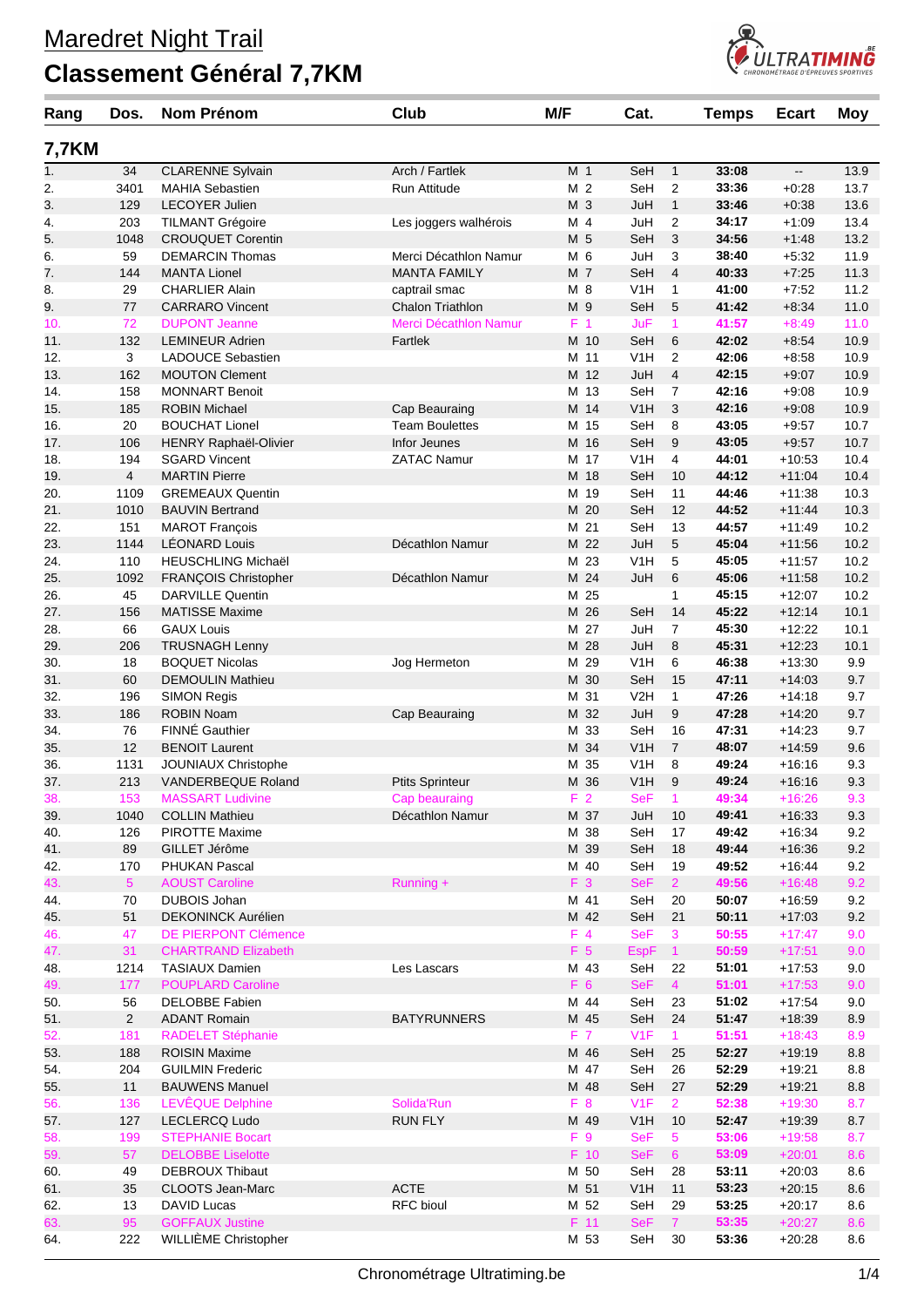

| Rang         | Dos.           | Nom Prénom                                          | Club                                 | M/F |              | Cat.                     |                      | <b>Temps</b>     | <b>Ecart</b>         | <b>Moy</b> |
|--------------|----------------|-----------------------------------------------------|--------------------------------------|-----|--------------|--------------------------|----------------------|------------------|----------------------|------------|
| 65.          | 84             | <b>FRANCQUI Leo</b>                                 | Boule de feu                         |     | M 54         | JuH                      | 11                   | 53:47            | $+20:39$             | 8.5        |
| 66.          | 83             | <b>FRANCQUI Filip</b>                               | Boule de feu                         |     | M 55         | V1H                      | 12                   | 53:48            | $+20:40$             | 8.5        |
| 67.          | 105            | <b>HENRY Jc</b>                                     | <b>Bwall</b>                         | M   | 56           | SeH                      | 31                   | 54:12            | $+21:04$             | 8.5        |
| 68.          | 139            | <b>LUCIFORA Eleonora</b>                            |                                      | F   | 12           | <b>SeF</b>               | 8                    | 54:14            | $+21:06$             | 8.5        |
| 69.          | 43             | <b>DALGAL Fabio</b>                                 |                                      |     | M 57         | SeH                      | 32                   | 54:14            | $+21:06$             | 8.5        |
| 70.          | 104            | <b>HENKINBRANT Pascale</b>                          | Leg's go                             |     | F 13         | V1F                      | 3                    | 54:27            | $+21:19$             | 8.4        |
| 71.          | $\mathbf{7}$   | <b>BARBEAUX Camille</b>                             |                                      |     | F 14         | <b>JuF</b>               | $\overline{2}$       | 54:31<br>54:32   | $+21:23$             | 8.4        |
| 72.<br>73.   | 102<br>37      | <b>TRIPNAUX Julien</b><br><b>COLINET Gerald</b>     | <b>FKT</b>                           |     | M 58<br>M 59 | SeH<br>SeH               | 33<br>34             | 54:51            | $+21:24$<br>$+21:43$ | 8.4<br>8.4 |
| 74.          | 87             | <b>DAVID Marc</b>                                   |                                      |     | M 60         | V3H                      | $\mathbf{1}$         | 54:54            | $+21:46$             | 8.4        |
| 75.          | 169            | PHUKAN Dimitri                                      |                                      |     | M 61         | V1H                      | 13                   | 54:55            | $+21:47$             | 8.4        |
| 76.          | 131            | <b>LEMAIRE Stéphane</b>                             | <b>RCNamur</b>                       |     | M 62         | V <sub>2</sub> H         | 2                    | 54:57            | $+21:49$             | 8.4        |
| 77.          | 10             | <b>BARREAU Valentine</b>                            |                                      |     | F 15         | <b>JuF</b>               | 3                    | 54:58            | $+21:50$             | 8.4        |
| 78.          | 99             | <b>GROMADZIK Bastien</b>                            |                                      | М   | 63           | EspH                     | $\mathbf{1}$         | 54:58            | $+21:50$             | 8.4        |
| 79.          | 79             | <b>FOCANT Thibaut</b>                               |                                      |     | M 64         | SeH                      | 35                   | 55:04            | $+21:56$             | 8.3        |
| 80.          | 171            | <b>PHUKAN Sandra</b>                                |                                      | F   | 16           | <b>SeF</b>               | 9                    | 55:04            | $+21:56$             | 8.3        |
| 81.          | 198            | SOTTIAUX Xavier                                     |                                      |     | M 65         | V1H                      | 14                   | 55:10            | $+22:02$             | 8.3        |
| 82.          | 182            | RAIWET Timothée                                     |                                      |     | M 66         | SeH                      | 36                   | 55:16            | $+22:08$             | 8.3        |
| 83.          | 22             | <b>BOURGUIGNON Geoffrey</b>                         |                                      |     | M 67         | V1H                      | 15                   | 55:23            | $+22:15$             | 8.3        |
| 84.          | 3400           | <b>LEQUIVARD Gregory</b>                            |                                      |     | M 68         | SeH                      | 37                   | 55:35            | $+22:27$             | 8.3        |
| 85.          | 163            | <b>NAUDTS Sylvain</b>                               | <b>Bad Bee Club</b>                  |     | M 69<br>M 70 | SeH                      | 38                   | 55:35<br>55:36   | $+22:27$             | 8.3        |
| 86.<br>87.   | 113<br>160     | <b>JACOB Valentin</b><br><b>MORVAL Christian</b>    | <b>Bad Bee Club</b><br>jcpmf Eghezée |     | M 71         | SeH<br>V3H               | 39<br>$\overline{2}$ | 55:37            | $+22:28$<br>$+22:29$ | 8.3<br>8.3 |
| 88.          | 124            | LAFFORGUE Théodore                                  |                                      |     | M 72         | JuH                      | 12                   | 55:39            | $+22:31$             | 8.3        |
| 89.          | 140            | <b>MAHIAT Bernadette</b>                            |                                      |     | F 17         | V2F                      | $\mathbf{1}$         | 55:40            | $+22:32$             | 8.3        |
| 90.          | 190            | ROUSSEAU Stéphanie                                  | <b>Cap Beauraing</b>                 |     | F 18         | <b>SeF</b>               | 10                   | 55:48            | $+22:40$             | 8.2        |
| 91.          | 195            | <b>SIMON Juliette</b>                               |                                      |     | F 19         | <b>EspF</b>              | $\overline{2}$       | 56:01            | $+22:53$             | 8.2        |
| 92.          | 165            | <b>NICOLAS Mathilde</b>                             |                                      |     | F 20         | <b>SeF</b>               | 11                   | 56:12            | $+23:04$             | 8.2        |
| 93.          | 107            | <b>HENRY Vincent</b>                                | <b>Bwall</b>                         |     | M 73         | SeH                      | 40                   | 56:16            | $+23:08$             | 8.2        |
| 94.          | 24             | <b>BRONKART Lydia</b>                               | <b>Godinne Run</b>                   |     | F 21         | <b>SeF</b>               | 12                   | 56:27            | $+23:19$             | 8.1        |
| 95.          | 1029           | <b>CARPENTIER Stéphanie</b>                         |                                      |     | F 22         | V1F                      | $\overline{4}$       | 56:29            | $+23:21$             | 8.1        |
| 96.          | 1129           | <b>JAUMOTTE Benoit</b>                              |                                      |     | M 74         | V <sub>2</sub> H         | 3                    | 56:29            | $+23:21$             | 8.1        |
| 97.          | 135            | <b>LÉONET Raiwet</b>                                |                                      |     | F 23         | <b>SeF</b>               | 13                   | 56:43            | $+23:35$             | 8.1        |
| 98.          | 220            | WASTCHENKO KETELAER Alexandre                       |                                      |     | M 75         | JuH                      | 13                   | 56:43            | $+23:35$             | 8.1        |
| 99.          | 125            | <b>LAMOLINE Alexandra</b>                           | Zatak yvoir                          |     | F 24         | V1F                      | 5 <sup>5</sup>       | 56:45            | $+23:37$             | 8.1        |
| 100.         | 1111<br>187    | <b>GYSENS Quentin</b><br><b>ROISIN Gérald</b>       |                                      |     | M 76<br>M 77 | SeH<br>SeH               | 41<br>42             | 56:45<br>56:46   | $+23:37$<br>$+23:38$ | 8.1<br>8.1 |
| 101.<br>102. | 130            | <b>LECROART Valérie</b>                             |                                      |     | F 25         | <b>SeF</b>               | 14                   | 56:51            | $+23:43$             | 8.1        |
| 103.         | 180            | <b>RADELET Aurélie</b>                              |                                      |     | F 26         | <b>SeF</b>               | 15                   | 56:52            | $+23:44$             | 8.1        |
| 104.         | 221            | WASTCHENKO KETELAER Gabriel                         |                                      |     | M 78         | JuH                      | 14                   | 56:53            | $+23:45$             | 8.1        |
| 105.         | 174            | <b>PIRON Florence</b>                               |                                      |     | F 27         | <b>SeF</b>               | 16                   | 56:55            | $+23:47$             | 8.1        |
| 106.         | 100            | <b>GUIZZI Thomas</b>                                |                                      |     | M 79         | SeH                      | 43                   | 56:56            | $+23.48$             | 8.1        |
| 107.         | 172            | <b>PIERLET Valérie</b>                              | Merci décathlon Namur                |     | F 28         | <b>JuF</b>               | $\overline{4}$       | 57:05            | $+23:57$             | 8.0        |
| 108.         | 201            | <b>STREUVE Patrick</b>                              |                                      |     | M 80         | V3H                      | 3                    | 57:24            | $+24:16$             | 8.0        |
| 109.         | 161            | <b>PAPART Aurelie</b>                               |                                      |     | F 29         | <b>SeF</b>               | 17                   | 57:38            | $+24:30$             | 8.0        |
| 110.         | 142            | <b>MALCORPS Philippe</b>                            |                                      |     | M 81         | V <sub>1</sub> H         | 16                   | 57:51            | $+24.43$             | 7.9        |
| 111.         | 17             | <b>BONATO Harmony</b>                               | <b>Bioul</b>                         |     | F 30         | <b>SeF</b>               | 18                   | 58:00            | $+24:52$             | 7.9        |
| 112.         | 53             | <b>DELEAU Sophie</b>                                |                                      |     | F 31         | <b>SeF</b>               | 19                   | 58:02            | $+24:54$             | 7.9        |
| 113.         | 28<br>64       | <b>CHARLES Delphine</b><br><b>DEROEUX Celine</b>    |                                      |     | F 32<br>F 33 | <b>SeF</b><br><b>SeF</b> | 20<br>21             | 58:10<br>58:16   | $+25:02$<br>$+25:08$ | 7.9<br>7.9 |
| 114.<br>115. | 44             | DAMOISAUX Sylvain                                   |                                      |     | M 82         | SeH                      | 44                   | 58:17            | $+25:09$             | 7.9        |
| 116.         | 218            | <b>WANT Anne</b>                                    |                                      |     | F 34         | <b>EspF</b>              | 3                    | 58:37            | $+25:29$             | 7.8        |
| 117.         | 58             | DELVAUX Alain                                       |                                      |     | M 83         | V <sub>2</sub> H         | $\overline{4}$       | 58:43            | $+25:35$             | $7.8$      |
| 118.         | 225            | <b>YDE Martine</b>                                  |                                      |     | F 35         | <b>SeF</b>               | 22                   | 58:50            | $+25:42$             | 7.8        |
| 119.         | 68             | <b>DRESSE Delphine</b>                              |                                      |     | F 36         | <b>SeF</b>               | 23                   | 58:50            | $+25:42$             | $7.8$      |
| 120.         | 189            | <b>ROSSI Géraldine</b>                              | <b>ZatAc Yvoir</b>                   |     | F 37         | V1F                      | 6                    | 59:07            | $+25:59$             | 7.8        |
| 121.         | 175            | <b>PIRSON Constance</b>                             |                                      |     | F 38         | <b>SeF</b>               | 24                   | 59:08            | $+26:00$             | 7.8        |
| 122.         | 166            | <b>NOEL Christelle</b>                              |                                      |     | F 39         | V1F                      | 7 <sup>1</sup>       | 59:32            | $+26:24$             | 7.7        |
| 123.         | 101            | <b>HAUWEL Céline</b>                                | <b>JACO</b>                          |     | F 40         | <b>SeF</b>               | 25                   | 59:36            | $+26:28$             | 7.7        |
| 124.         | 62             | DENIS Jérémie                                       |                                      |     | M 84         | SeH                      | 45                   | 59:37            | $+26.29$             | 7.7        |
| 125.         | 224            | XAVIER Jouan                                        |                                      |     | M 85         | V <sub>1</sub> H         | 17                   | 59:42            | $+26.34$             | $7.7\,$    |
| 126.         | 184            | <b>RICHARD Celine</b>                               |                                      |     | F 41         | <b>SeF</b>               | 26                   | 59:46            | $+26:38$             | 7.7        |
| 127.         | 6 <sup>1</sup> | <b>BALCAEN Stephanie</b>                            |                                      |     | F 42<br>F 43 | <b>SeF</b>               | 27                   | 59:46            | $+26:38$             | 7.7        |
| 128.<br>129. | 179<br>209     | <b>PROTTI Laura</b><br><b>VAN RANSBEECK Vanessa</b> |                                      |     | F 44         | <b>SeF</b><br>V1F        | 28<br>8              | 59:49<br>1:00:42 | $+26:41$<br>$+27:34$ | 7.7<br>7.6 |
| 130.         | 19             | <b>BOSTOEN Benjamin</b>                             |                                      |     | M 86         | V <sub>1</sub> H         | 18                   | 1:00:42          | $+27:34$             | 7.6        |
|              |                |                                                     |                                      |     |              |                          |                      |                  |                      |            |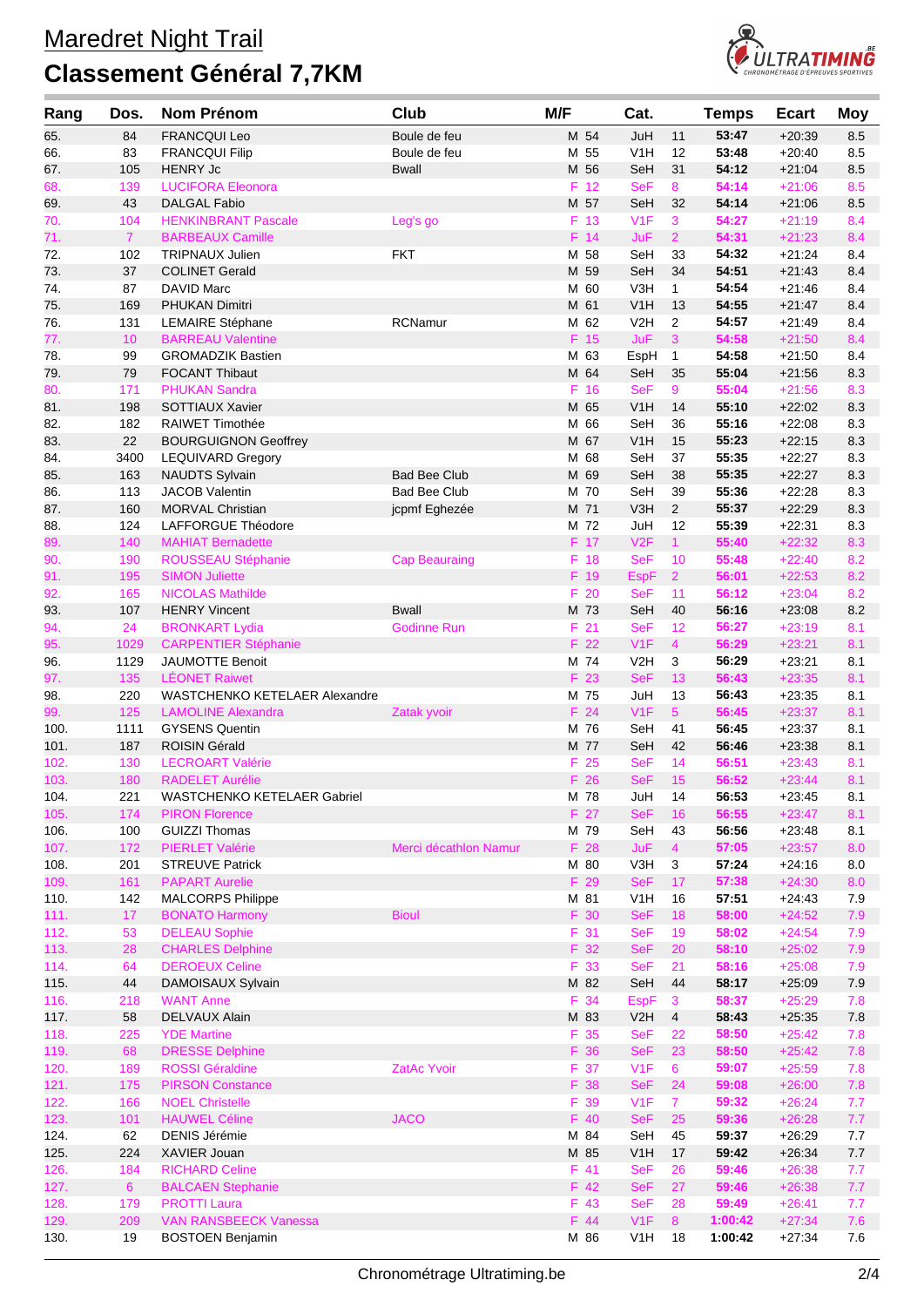

| Rang         | Dos.       | Nom Prénom                                        | Club                            | M/F           | Cat.                           |                     | <b>Temps</b>       | <b>Ecart</b>         | <b>Moy</b> |
|--------------|------------|---------------------------------------------------|---------------------------------|---------------|--------------------------------|---------------------|--------------------|----------------------|------------|
| 131.         | 92         | <b>GILSON Steve</b>                               |                                 | M 87          | SeH                            | 46                  | 1:00:44            | $+27:36$             | 7.6        |
| 132.         | 157        | <b>MOINY Candy</b>                                |                                 | F 45          | <b>SeF</b>                     | 29                  | 1:01:05            | $+27:57$             | 7.5        |
| 133.         | 207        | <b>VALLI Raphael</b>                              |                                 | M 88          | SeH                            | 47                  | 1:01:07            | $+27:59$             | 7.5        |
| 134.         | 119        | <b>KINOO Clementine</b>                           |                                 | F 46          | <b>SeF</b>                     | 30                  | 1:01:41            | $+28:33$             | 7.4        |
| 135.         | 3398       | <b>FRANCKINIOULLE Claire</b>                      |                                 | F 47          | <b>SeF</b>                     | 31                  | 1:01:53            | $+28:45$             | 7.4        |
| 136.         | 121        | <b>LABBE Christian</b>                            | Rcnamur                         | M 89          | V3H                            | 4                   | 1:01:53            | $+28:45$             | 7.4        |
| 137.         | 94<br>183  | <b>GOFFAUX Eric</b><br><b>REYSER Vinciane</b>     | <b>Zatak Namur</b>              | M 90<br>F 48  | V <sub>2</sub> H<br>V2F        | 5<br>$\overline{2}$ | 1:02:07<br>1:02:14 | $+28:59$<br>$+29:06$ | 7.4<br>7.4 |
| 138.<br>139. | 97         | <b>GRAINDORGE Justin</b>                          |                                 | M 91          | JuH                            | 15                  | 1:02:23            | $+29:15$             | 7.4        |
| 140.         | 36         | <b>CLOUET Christine</b>                           |                                 | F 49          | V1F                            | 9                   | 1:02:26            | $+29:18$             | 7.4        |
| 141.         | 71         | <b>DUBREUCQ Stephane</b>                          | jtp blanc gilet                 | M 92          | V <sub>2</sub> H               | 6                   | 1:03:05            | $+29:57$             | 7.3        |
| 142.         | 98         | <b>GRAINDORGE Laurent</b>                         |                                 | M 93          | V <sub>2</sub> H               | $\overline{7}$      | 1:03:13            | $+30:05$             | 7.3        |
| 143.         | 42         | <b>CULOT Séverine</b>                             |                                 | F 50          | <b>SeF</b>                     | 32                  | 1:03:17            | $+30:09$             | 7.3        |
| 144.         | 88         | <b>WARZÉE Emilie</b>                              | L'Arch                          | F 51          | <b>SeF</b>                     | 33                  | 1:03:41            | $+30:33$             | 7.2        |
| 145.         | 193        | <b>SAFFER Laetitia</b>                            |                                 | F 52          | <b>SeF</b>                     | 34                  | 1:03:49            | $+30:41$             | 7.2        |
| 146.         | 46         | DE BAETS David                                    |                                 | M 94          | SeH                            | 48                  | 1:03:49            | $+30.41$             | 7.2        |
| 147.         | 154        | <b>MASSART Marjorie</b>                           |                                 | F 53          | V1F                            | 10                  | 1:03:51            | $+30:43$             | 7.2        |
| 148.         | 223        | <b>WINAND Megan</b>                               |                                 | F 54          | <b>SeF</b>                     | 35                  | 1:04:17            | $+31:09$             | 7.1        |
| 149.         | 82         | FRANÇOIS Damien                                   |                                 | M 95          | SeH                            | 49                  | 1:04:18            | $+31:10$             | 7.1        |
| 150.<br>151. | 208<br>167 | <b>VAN HEUGEN Dorothée</b><br>NYSTEN Stéphane     |                                 | F 55<br>M 96  | <b>SeF</b><br>V1H              | 36<br>19            | 1:04:19<br>1:04:21 | $+31:11$<br>$+31:13$ | 7.1<br>7.1 |
| 152.         | 112        | <b>IGOT Eve</b>                                   |                                 | F 56          | <b>SeF</b>                     | 37                  | 1:04:27            | $+31:19$             | 7.1        |
| 153.         | 152        | <b>MAS Patricia</b>                               |                                 | F 57          | V2F                            | 3                   | 1:04:28            | $+31:20$             | 7.1        |
| 154.         | 116        | <b>JOËLLE Baugnet</b>                             |                                 | F 58          | V2F                            | $\overline{4}$      | 1:05:44            | $+32:36$             | 7.0        |
| 155.         | 211        | VANDEBERG Romain                                  |                                 | M 97          | SeH                            | 50                  | 1:06:10            | $+33:02$             | 6.9        |
| 156.         | 202        | <b>TALLIER Morgane</b>                            |                                 | 59<br>F       | <b>SeF</b>                     | 38                  | 1:06:11            | $+33:03$             | 6.9        |
| 157.         | 178        | PREILLON Thomzs                                   |                                 | M 98          | SeH                            | 51                  | 1:06:11            | $+33:03$             | 6.9        |
| 158.         | 114        | <b>JACQUES Thierry</b>                            |                                 | M 99          | V3H                            | 5                   | 1:07:22            | $+34:14$             | 6.8        |
| 159.         | 103        | <b>HELLIN Emmanuelle</b>                          |                                 | F 60          | V2F                            | 5 <sup>5</sup>      | 1:07:22            | $+34:14$             | 6.8        |
| 160.         | 143        | <b>MANGON Maëlle</b>                              |                                 | F 61          | <b>SeF</b>                     | 39                  | 1:07:34            | $+34:26$             | 6.8        |
| 161.         | 73         | <b>FIEVEZ Aline</b>                               |                                 | F 62          | JuF                            | 5 <sup>5</sup>      | 1:07:56            | $+34:48$             | 6.8        |
| 162.         | 214        | <b>VANDEVOORDE Stéphanie</b>                      |                                 | F 63          | V1F                            | 11                  | 1:08:00            | $+34:52$             | 6.7        |
| 163.<br>164. | 109<br>155 | <b>HERMAL Céline</b><br><b>MASSAUX Carole</b>     |                                 | F 64<br>F 65  | <b>SeF</b><br>V <sub>1</sub> F | 40<br>12            | 1:08:13<br>1:08:14 | $+35:05$<br>$+35:06$ | 6.7<br>6.7 |
| 165.         | 159        | <b>MORELLE Ingrid</b>                             | <b>Zatac Yvoir</b>              | F 66          | V1F                            | 13                  | 1:08:17            | $+35:09$             | 6.7        |
| 166.         | 91         | <b>GILSON Sarah</b>                               |                                 | F 67          | <b>SeF</b>                     | 41                  | 1:08:32            | $+35:24$             | 6.7        |
| 167.         | 197        | <b>SOMME Yvette</b>                               |                                 | F 68          | V3F                            | 1 <sup>1</sup>      | 1:08:38            | $+35:30$             | 6.7        |
| 168.         | 81         | <b>FOURNAUX Valérie</b>                           |                                 | F 69          | V1F                            | 14                  | 1:08:40            | $+35:32$             | 6.7        |
| 169.         | 210        | <b>VAN RUYSEVELT Fanny</b>                        | <b>Fartlek</b>                  | F 70          | <b>SeF</b>                     | 42                  | 1:08:52            | $+35:44$             | 6.7        |
| 170.         | 8          | <b>BARBEAUX Celine</b>                            | <b>FKT</b>                      | F 71          | <b>SeF</b>                     | 43                  | 1:08:52            | $+35:44$             | 6.7        |
| 171.         | 40         | <b>COURTE Pauline</b>                             | <b>JCPMF Andenne</b>            | F 72          | <b>EspF</b>                    | $\overline{4}$      | 1:09:16            | $+36:08$             | 6.6        |
| 172.         | 63         | <b>DEROEUX Amaury</b>                             |                                 | M 100         | EspH                           | $\overline{c}$      | 1:09:17            | $+36:09$             | 6.6        |
| 173.         | 96         | <b>GOFFINET Isabelle</b>                          | <b>JCPMF</b>                    | F 73          | V2F                            | $6\phantom{1}$      | 1:09:41            | $+36:33$             | 6.6        |
| 174.         | 149        | MARCQ André                                       | <b>JCPMF</b>                    | M 101         | V3H                            | 6                   | 1:09:41            | $+36:33$             | 6.6        |
| 175.<br>176. | 146<br>54  | <b>MANTA Stéphanie</b><br><b>DELERS</b> Etienne   | <b>MANTA FAMILY</b><br>LA THURE | F 74<br>M 102 | <b>SeF</b><br>V <sub>2</sub> H | 44<br>8             | 1:09:53<br>1:10:02 | $+36:45$<br>$+36:54$ | 6.6<br>6.5 |
| 177.         | 205        | <b>TOURNEUR Sophie</b>                            | La Thure                        | F 75          | V1F                            | 15                  | 1:10:02            | $+36:54$             | 6.5        |
| 178.         | 212        | <b>VANDENBROUCKE Nathalie</b>                     | <b>Betrail</b>                  | F 76          | <b>SeF</b>                     | 45                  | 1:10:08            | $+37:00$             | 6.5        |
| 179.         | $30\,$     | <b>CHARLIER Stéphane</b>                          |                                 | M 103         | V <sub>2</sub> H               | 9                   | 1:10:17            | $+37:09$             | 6.5        |
| 180.         | 27         | <b>CAUWERTS Patricia</b>                          | <b>Bail Run</b>                 | F 77          | V1F                            | 16                  | 1:10:40            | $+37:32$             | 6.5        |
| 181.         | 16         | <b>BLANPAIN Benoit</b>                            | Bailrun Att                     | M 104         | V <sub>1</sub> H               | 20                  | 1:10:41            | $+37:33$             | 6.5        |
| 182.         | 145        | <b>MANTA Luigino</b>                              | <b>MANTA FAMILY</b>             | M 105         | V <sub>2</sub> H               | 10                  | 1:10:54            | $+37:46$             | 6.5        |
| 183.         | 108        | <b>HERBIET Marine</b>                             | <b>TNT</b>                      | F 78          | <b>SeF</b>                     | 46                  | 1:11:17            | $+38:09$             | 6.4        |
| 184.         | 150        | <b>MARION Clotilde</b>                            |                                 | F 79          | <b>SeF</b>                     | 47                  | 1:11:18            | $+38:10$             | 6.4        |
| 185.         | 85         | <b>FRENNET Camille</b>                            |                                 | F 80          | <b>SeF</b>                     | 48                  | 1:11:51            | $+38:43$             | 6.4        |
| 186.         | 86         | <b>FRENNET Fidéline</b>                           |                                 | F 81          | <b>SeF</b>                     | 49                  | 1:11:51            | $+38:43$             | 6.4        |
| 187.         | 15<br>123  | <b>BLAISE Virginie</b><br>LAFFORGUE Jean-Philippe |                                 | F 82<br>M 106 | V1F<br>V <sub>2</sub> H        | 17<br>11            | 1:11:51<br>1:13:19 | $+38:43$<br>$+40.11$ | 6.4        |
| 188.<br>189. | 55         | <b>DELHAISE Vanessa</b>                           | <b>Raptors Team</b>             | F 83          | <b>SeF</b>                     | 50                  | 1:14:17            | $+41:09$             | 6.3<br>6.2 |
| 190.         | 137        | <b>LINTHOUDT Sophie</b>                           | Leg's go - Tour à Tour          | F 84          | <b>SeF</b>                     | 51                  | 1:14:18            | $+41:10$             | 6.2        |
| 191.         | 164        | NEGRO Massimiliano                                | <b>JCPMF FLV</b>                | M 107         | V2H                            | 12                  | 1:14:22            | $+41:14$             | $6.2\,$    |
| 192.         | 148        | <b>MARCOUX Nicolas</b>                            |                                 | M 108         | V <sub>1</sub> H               | 21                  | 1:15:25            | $+42:17$             | 6.1        |
| 193.         | 219        | <b>WASTCHENKO Marie</b>                           |                                 | F 85          | V2F                            | 7 <sup>1</sup>      | 1:15:27            | $+42:19$             | 6.1        |
| 194.         | 118        | <b>KETELAER Marie-Christine</b>                   |                                 | F 86          | V1F                            | 18                  | 1:15:27            | $+42:19$             | 6.1        |
| 195.         | 80         | <b>FOGLIA Pauline</b>                             |                                 | F 87          | <b>SeF</b>                     | 52                  | 1:15:58            | $+42:50$             | 6.0        |
| 196.         | 168        | <b>PAREZ Charlotte</b>                            |                                 | F 88          | <b>SeF</b>                     | 53                  | 1:15:58            | $+42:50$             | 6.0        |